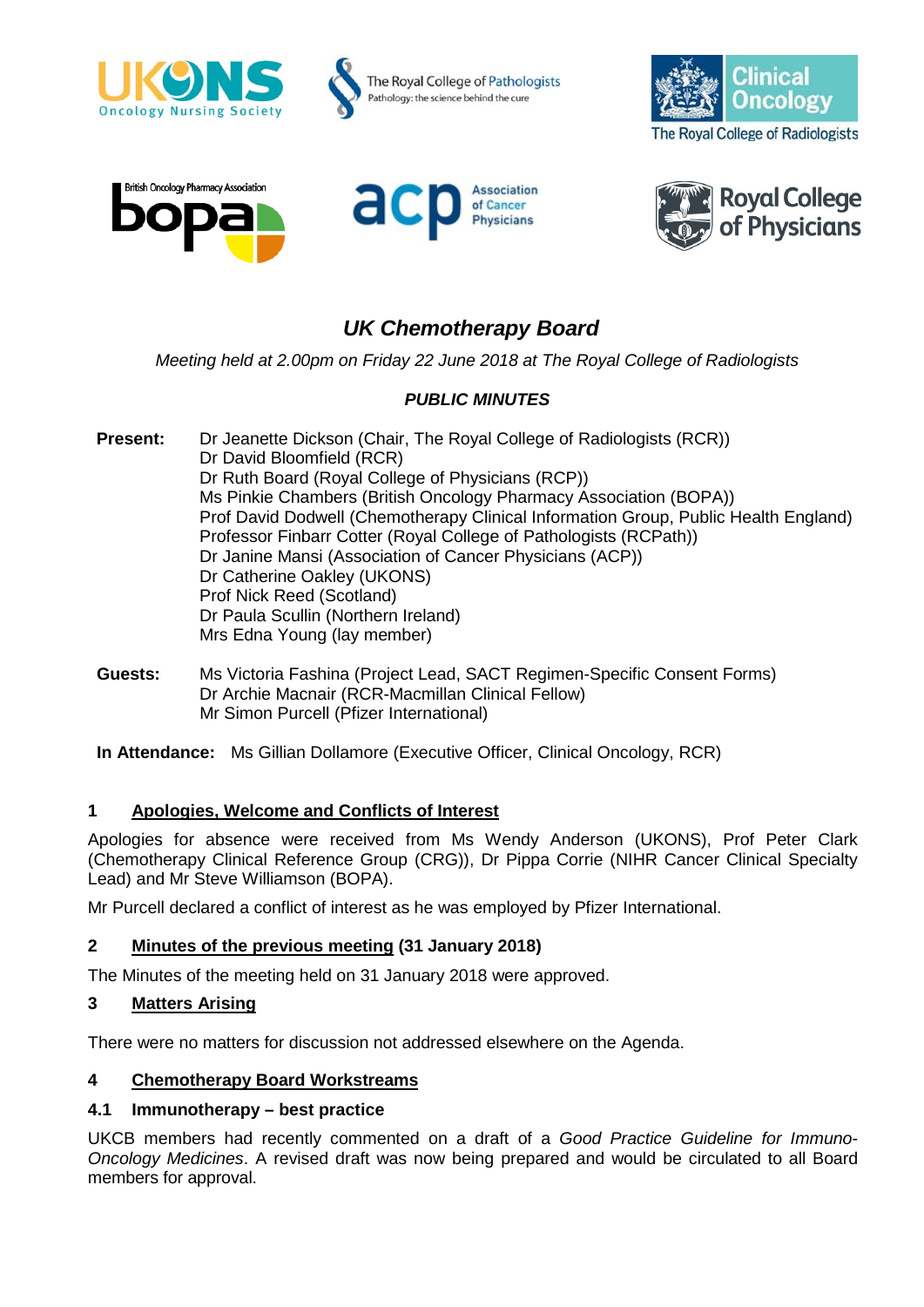# **4.2 Chemotherapy Consent Forms - update**

The UKCB received a progress report on the development of SACT Regimen-Specific Consent Forms. Forms for Chronic Myeloid Leukaemia had been re-published in May 2018, the Frequently Asked Questions information had been updated in June and Welsh translations of the generic SACT and immunotherapy consent forms were now available. There would be a presentation about the SACT Regimen-Specific Consent Forms at the 2018 UKONS conference in November.

## **4.3 Age is no Barrier to Chemotherapy**

The Age is no Barrier to Chemotherapy project was examining variations in prescribing of SACT across England in patients aged 65 years and over and whether this had an impact on outcomes. This project was focussing on treatment for colon cancer, non small cell lung cancer, and breast cancer in the period 2013-2015. The results would be submitted for publication shortly.

UKCB members noted the recent CRUK report entitled *[Advancing care, advancing years: improving](https://www.cancerresearchuk.org/about-us/we-develop-policy/our-policy-on-access-to-cancer-treatments/treating-and-caring-for-an-ageing-population)  [cancer treatment and care for an aging population](https://www.cancerresearchuk.org/about-us/we-develop-policy/our-policy-on-access-to-cancer-treatments/treating-and-caring-for-an-ageing-population)* which highlighted the expected growth in the number of people aged 75 and over in the UK being diagnosed with cancer and the urgent need for older patients to be given better support.

#### **4.4 Hand-held chemotherapy diary**

The UKCB discussed progress with the development of a standardised patient-held treatment record for use across the UK. The intention was to share best practice and to standardise availability of patient-held records, although this would not replace existing local documents. It was hoped this would be published by the end of the summer.

#### **4.5 Chemotherapy Workforce**

The UKCB had previously noted the reports published by CRUK on the non-surgical cancer treatments workforce and by Health Education England (HEE) on Phase 1 of a Cancer Workforce Plan. The Board approved a [position statement](https://www.rcr.ac.uk/sites/default/files/statement_non_surgical_cancer_treatment_workforce_uk_chemotherapy_board_jun2018.pdf) on the non-surgical cancer treatment workforce which would be published by the professional bodies.

### **5 Items for report**

#### **5.1 Closed-system drug-transfer devices**

UKONS had [published the results](https://az659834.vo.msecnd.net/eventsairwesteuprod/production-succinct-public/71d5396796cc4b0a8720b10064fa1bc1) of a review into the effectiveness of using closed-system drug transfer (CSDT) devices for safe handling of hazardous drugs versus safe handling alone for reducing healthcare staff exposure to infusional hazardous drugs. The UKCB would be publishing a [position](https://www.rcr.ac.uk/sites/default/files/closed_system_drug_transfer_devices_ukcb_statement_jul2018.pdf)  [statement](https://www.rcr.ac.uk/sites/default/files/closed_system_drug_transfer_devices_ukcb_statement_jul2018.pdf) welcoming these findings and supporting the recommendation of UKONS that further research was needed in this area.

#### **5.2 Chemotherapy Training Modules**

The UKCB had reviewed and fed back on the e-learning modules supporting understanding of chemotherapy prescribing currently published on the Kings Health Partners Learning Hub. The UKCB expressed a hope that a way could be found to make them open access.

#### **5.3 Chemotherapy Passport – update**

Since the previous meeting, UKONS had published a SACT [Competency Passport.](https://az659834.vo.msecnd.net/eventsairwesteuprod/production-succinct-public/7cc7a2ab2336448bb47fa72423c935d9) This was being rolled out nationwide and chemotherapy nurses were receiving training using the Passport.

#### **5.4 Neutropenic Sepsis - update**

The UKCB commented on new national patient leaflets that make clear the risk of sepsis from chemotherapy. This work had been supported by the Chief Executive of the UK Sepsis Trust and in line with sepsis public awareness campaigns.

#### **5.5 Acute Oncology Initial Management Guidelines**

In March 2018 UKONS published updated *[Acute Oncology Initial Management Guidelines](https://az659834.vo.msecnd.net/eventsairwesteuprod/production-succinct-public/e80a54a0570a470bb0cf1ab07a7644e7)* to aid assessment and initial management of patients with acute problems related to their cancer or the treatment they were receiving. The UKCB was considering this for possible endorsement.